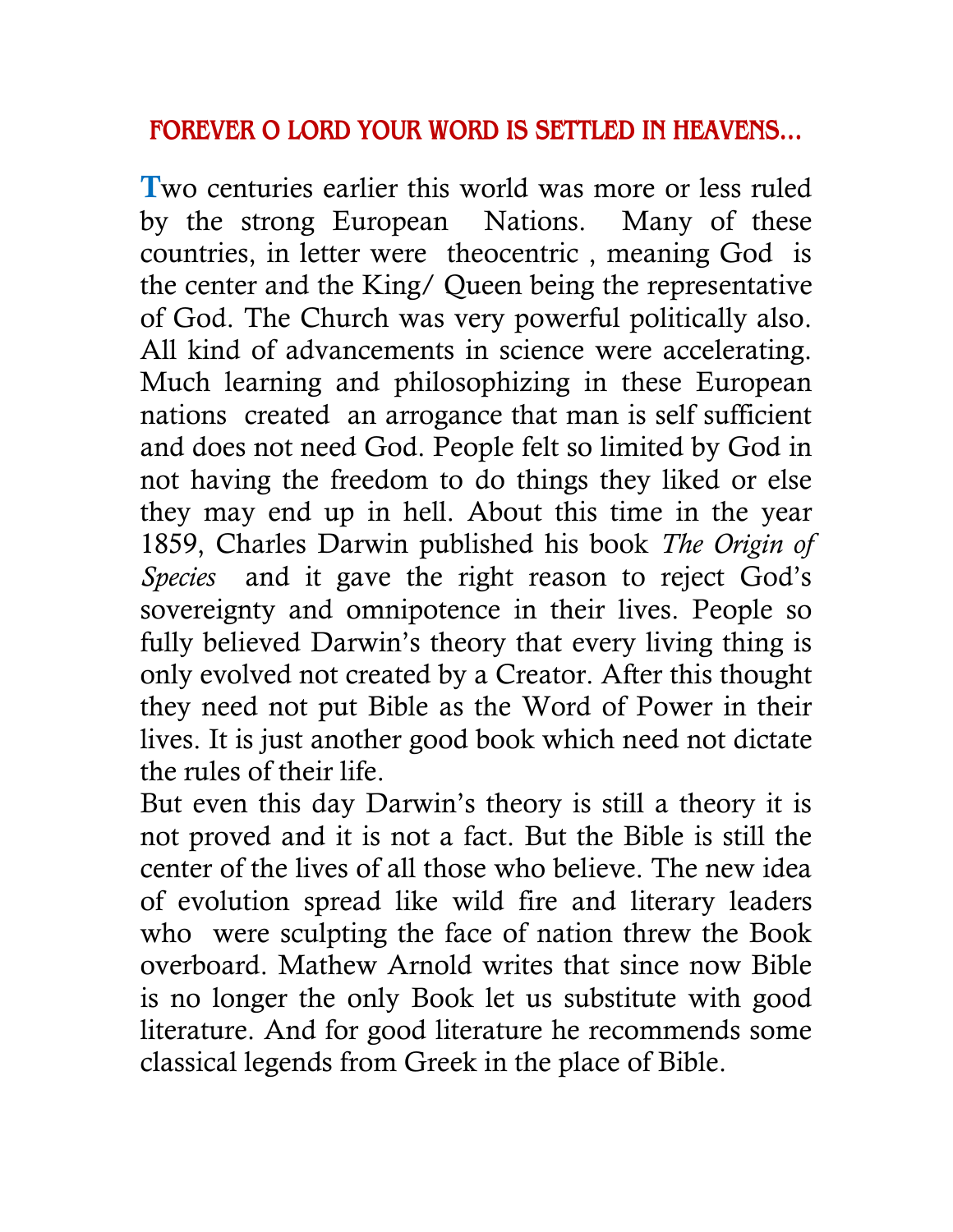But even after two centuries, how many know the story of Odyssey or have atleast heard the name Mathew Arnold? But still Psalm 23, 121,91 are life giving and hope instilling.

Men may come, new ideas may come but God will go on forever, others will simply fall by the wayside. But many gullible hearts went astray and still many of them move without a center, because they rejected God as center. Still there are many millions of lost sheep searching for a center.

It takes a real wise person to know that s/he is not all sufficient and their lives can only be meaningful if their sufficiency is on the God who created you and me.

It is what you choose to put your trust on. I can trust on the wisdom of the world and say I do not need God and at the same time, even if it feels stupid to confess, I would still put my faith , my total faith on God and say, "Yes my Creator created me, He knew me even before the creation of the world, His eyes saw my unformed body when I was knit in the secret corners and He knew the day of my birth and He also knows what exactly I am doing now $\mathbb{O}$ ." It is to take a stand for God even though my reason cannot allow me to believe in certain things. Yet let me believe.

Dear friend I know how hard it is to say I am a Christian in this world, but I tell you it is worth it. This world is kept for fire and when that fire falls on us, it will test our faith. This faith will transform us into gold and precious stones.

We, who know that Jesus is the center of our lives, also should pull the ones who are searching to come home to